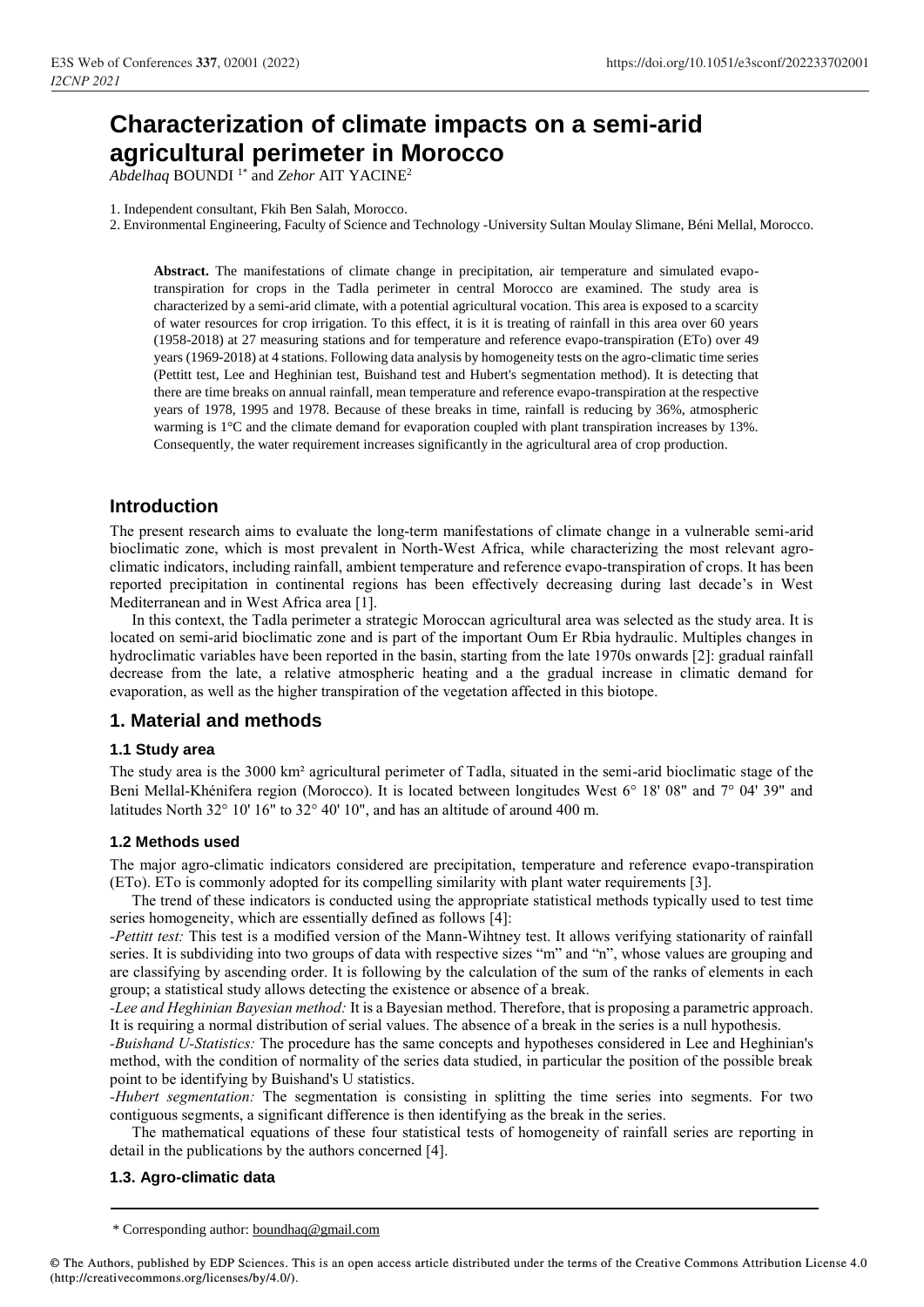The agro-climatic database coms from a network of 28 climatic stations in the Tadla perimeter. The observations span 60 years (1958-2018) for precipitation and 49 years period (1969-2018) for temperature and reference evapotranspiration.

## **1.4. Statistical analyses**

About analyses at time series trend, cited in paragraph *1.2 Methods used*, it is used "Khronostat" software [4]. Numerical data processing is applied statistical software: "SPSS" and "R".

## **2. Results and discussion**

Following the homogeneity tests conducted on the rainfall, temperature and reference evapo-transpiration (ETo) series, years of time breaks were detected. The implicit analyses by agro-climatic indicator are presenting below.

#### **2.1 Precipitation**

In the evolution of the annual rainfall totals, it is noted that the year 1978, a main point of the chronological break. It is illustrated in the graph in Figure 1.

It is noted that in the pre-breakdown sub-period of 1959-1978, the average rainfall is 397 mm/year, versus 254 mm/year during the period after the break (1979-2018). Therefore, the rainfall reduction rate is 36% between these two sub-periods, illustrated in the histogram graph in Figure 2.



**Fig. 1**: Chronogram of rainfall ruptures by homogeneity tests. Observation period 1958-2018 in several station. Tadla perimeter (Morocco).

Shift in of the year 1978 is not in line with the findings in recent research works in the eastern part of the Oum Er Rbia hydraulic basin, located near the study area. However, the two studies do not cover the same periods, with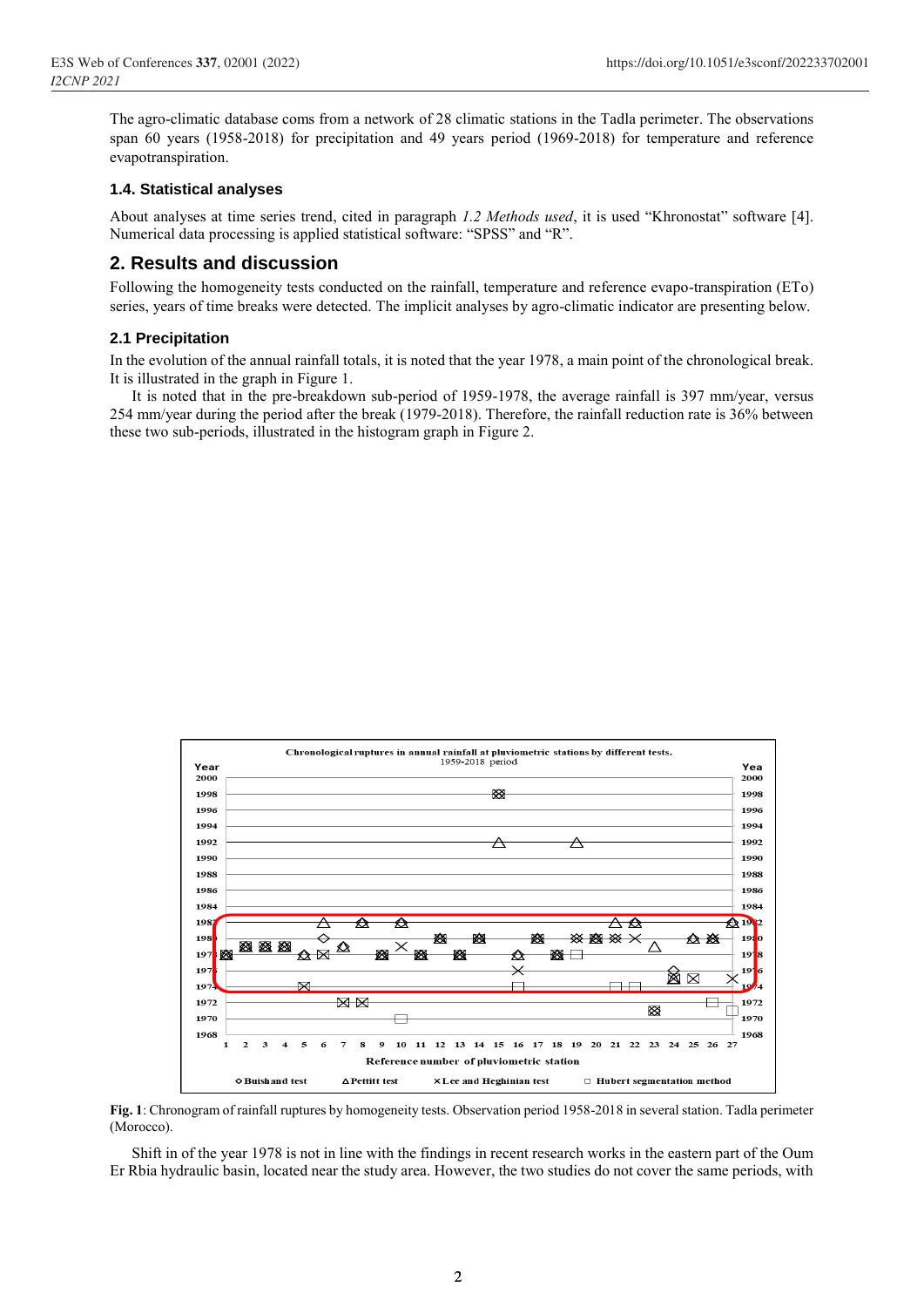1983-2015 observation period [5]. This is explained, by our study is more recent and with a long observation period (1958-2018).

Furthermore, our results are relatively comparable with those of other authors, who detected shifts in the rainfall regime in the same study area during the decade of the 1980s, others studies detected a shift and a large area of North-West of Algeria between the late 1960s and the early 1970s [1;6].

The amount of reduction in rainfall after the shift is found to be 36% in this study (Figure 2). Shifts between 8% and 15% were found by [2] using a more extended time series of observations.



**Fig. 2**: Annual precipitation evolution before and after rainfall rupture. Observation period 1958-2018. Tadla perimeter (Morocco).

## **2.2 Temperature**

A shift was detected in the year 1995 in the time series of average air temperature (Figure 3).



**Fig. 3**: Shift in mean temperature by distribution homogeneity tests. Period at 1969-2018 in several stations. In Tadla perimeter (Morocco).

In addition, the mean temperature level jumps after the time break from 18.7 to 19.7°C. This shows an atmospheric heating (a positive deviation of  $1 \degree C$ ), which occured two decades ago (Figure 4).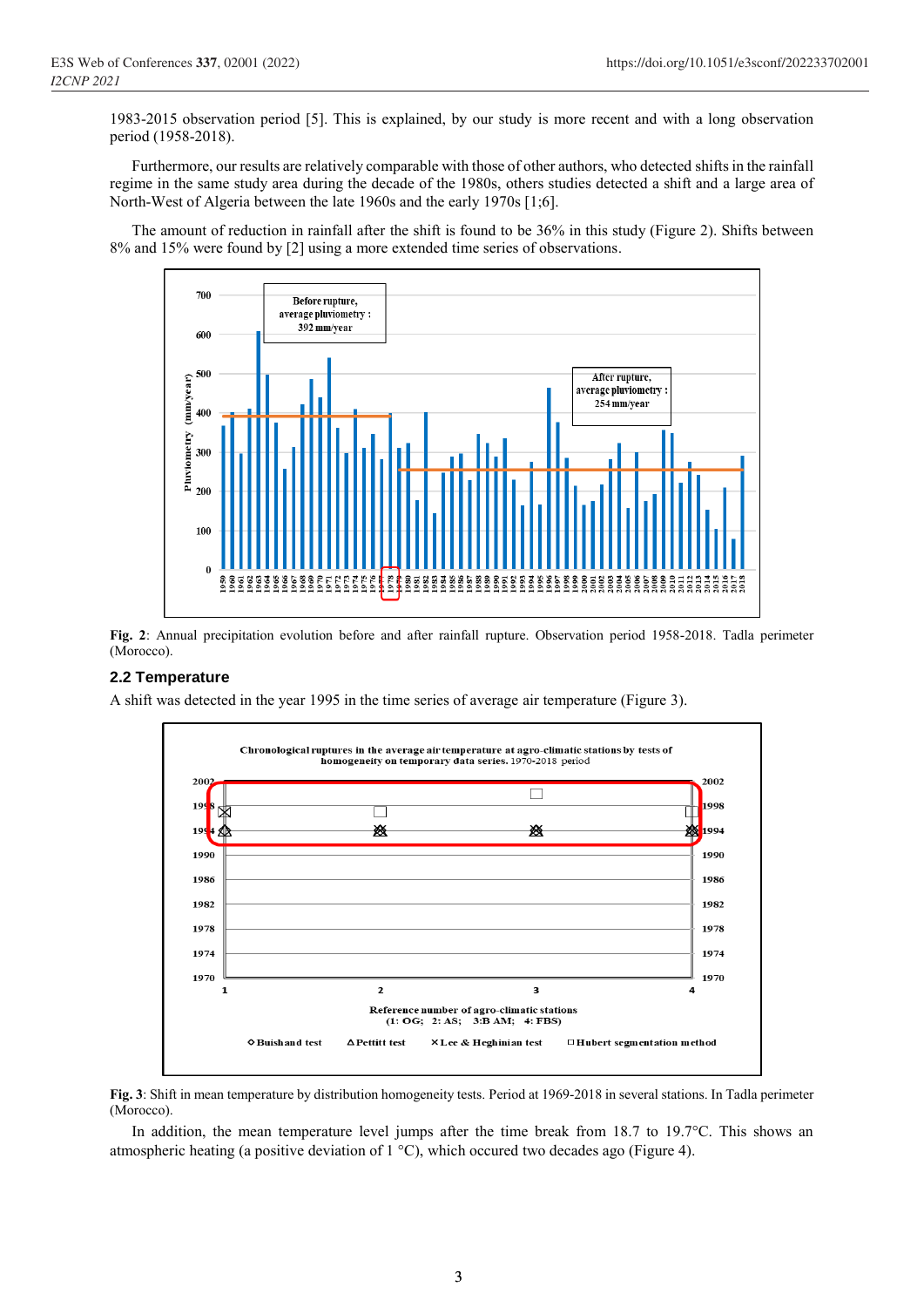

**Fig. 4**: Average air temperature at the Tadla perimeter (Morocco) before and after the shift.

The observed anomaly in ambient temperature  $(+1^{\circ}C)$  is in accordance with the same shift in at the global air temperature [7].

#### **2.3 Evapotranspiration**

A shift was observed in 1978 for ETo (agro-climatic indicator reference evapo-transpiration in the study area (Figure 5).



**Fig. 5**: Dates of time break at reference evapotranspiration (ETo) detected by homogeneity tests. Period at 1969-2018 in several stations. Tadla perimeter (Morocco).

The reference evapo-transpiration (ETo) in the study area increases by 12.5%; after the shift (Figure 6). It is in the same range as 11.4% ETo change reported by [8] in the central Tunisian area with a similar semi-arid climate.